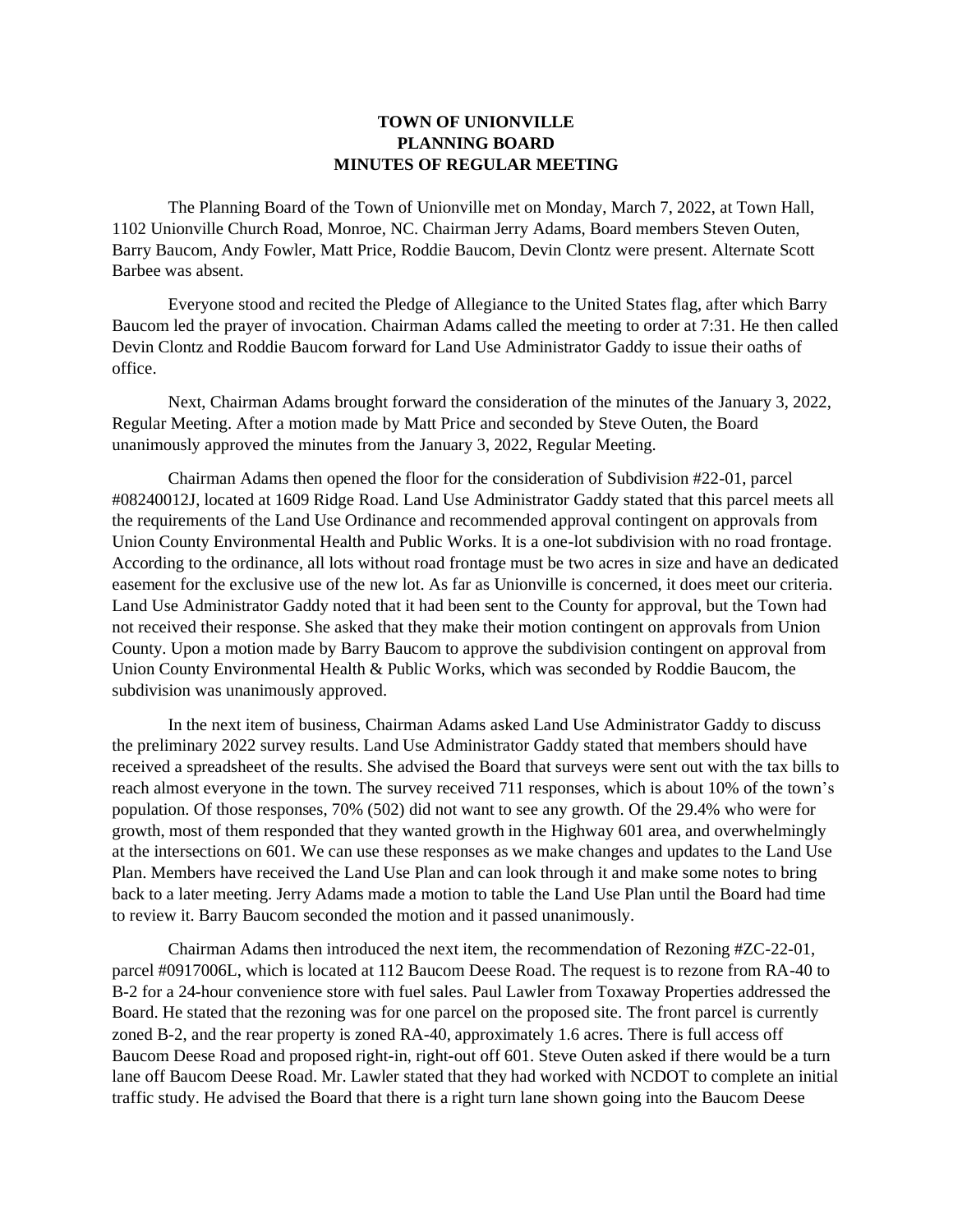access. Barry Baucom asked if it would be a right turn only onto 601. Mr. Lawler confirmed this. Barry Baucom then asked about the buffer. Mr. Lawler stated that there would be a ten-foot buffer with a sixfoot fence around the southern property line. Jerry Adams asked about the signage, asking if there would be just one sign on the corner. Land Use Administrator Gaddy said that the ordinance states that there will be just one sign on Concord Highway. Jerry Adams then asked if that included the smaller directional signs depicted in the drawing. Mr. Lawler stated that those would be smaller  $(3 \times 2')$  with an entrance arrow/logo. Land Use Administrator Gaddy confirmed that those signs would be fine. Jerry Adams asked if the name on the canopy would not be considered signage as well. Land Use Administrator Gaddy advised that it would be acceptable. Steve Outen asked if they had an artist rendering of the final building. Mr. Lawler stated that they were not that far into the process. He advised that they were still in the preliminary phases and trying to get through this before taking the project further along.

At that time, Taylor Seeloff spoke and stated that he represents the applicant. He stated that he was happy to work with the Town and hoped to work with them on the project. He has worked in jurisdictions across the southeast from Augusta to Hilton Head, so they can be flexible to make sure it is a product that looks good. Steve Outen asked if they had any questions regarding the conditions outlined in the staff report. Mr. Seeloff stated that he had reviewed them and had no questions.

Jerry Adams then asked if any neighbors were present and desired to speak. Lawrence Cowey spoke and said that he has lived in a neighborhood off Baucom Deese Road for about two and a half years. He expressed his concern about the amount of traffic there. With the planned diesel sales in the back of the property, it will mean that trucks will come off 601 to refuel. Steve Outen asked if a representative of the applicant could speak to the concerns raised. He also asked that since the site is not a truck stop if there would be room for trucks. Mr. Seeloff advised the Board that there would be signage to make sure trucks use the 601 entrance. The trucks will also be redirected to take a left onto Baucom Deese. It is not a truck stop because it will not have bathrooms, showers, laundry, or a large parking lot for overnight parking. The concept is for local truck traffic, run in, grab a snack or drink, and no overnight parking. Jerry Adams reiterated concerns about vehicles making a left turn onto Baucom Deese. Mr. Seeloff stated that they would wait for the traffic study to be completed and based on those recommendations, any improvements on that road will be analyzed by the NCDOT to make sure those turning lanes will work. Currently, the study they have done has not crossed those thresholds, but future studies may meet those thresholds. Jerry Adams asked if the traffic study had been provided. Land Use Administrator Gaddy stated that she had a copy and could make it available if needed. Mr. Lawler stated that the big findings were right turn lanes into the site from Highway 601. He said that this will put more traffic on Baucom Deese and as soon as they get through this process, they will work with NCDOT and have a thorough traffic study at that point. Jerry Adams clarified that at this point there would be no truck parking other than pumps. Mr. Lawler confirmed that there would be no truck parking. Roddie Baucom asked how many pumps there would be. Mr. Lawler stated that there would be six in the front and three in the back. Matt Price asked if this was an area identified for future commercial growth. Land Use Administrator Gaddy confirmed that it was, and that the neighboring property is already zoned B-2. The front parcel is currently zoned B-2 and was zoned B-2 since before Unionville took over zoning in 2003. She advised the Board that the back parcel is what they were discussing for this rezoning. Steve Outen asked if the property across 601 was zoned B-2. Land Use Administrator Gaddy advised that the property across 601 in City of Monroe is zoned conditional use for a mixed-use development. Jerry Adams asked if the adjoining property owners knew about the public hearing. Land Use Administrator Gaddy stated that the Council had set a public hearing for this at 6:45 on March 21<sup>st</sup>. The Board of Adjustment will hear the Special Use application that night as well. Letters had gone out to adjoining property owners and advertising had been done per the ordinance requirements. There being no other questions or comments,